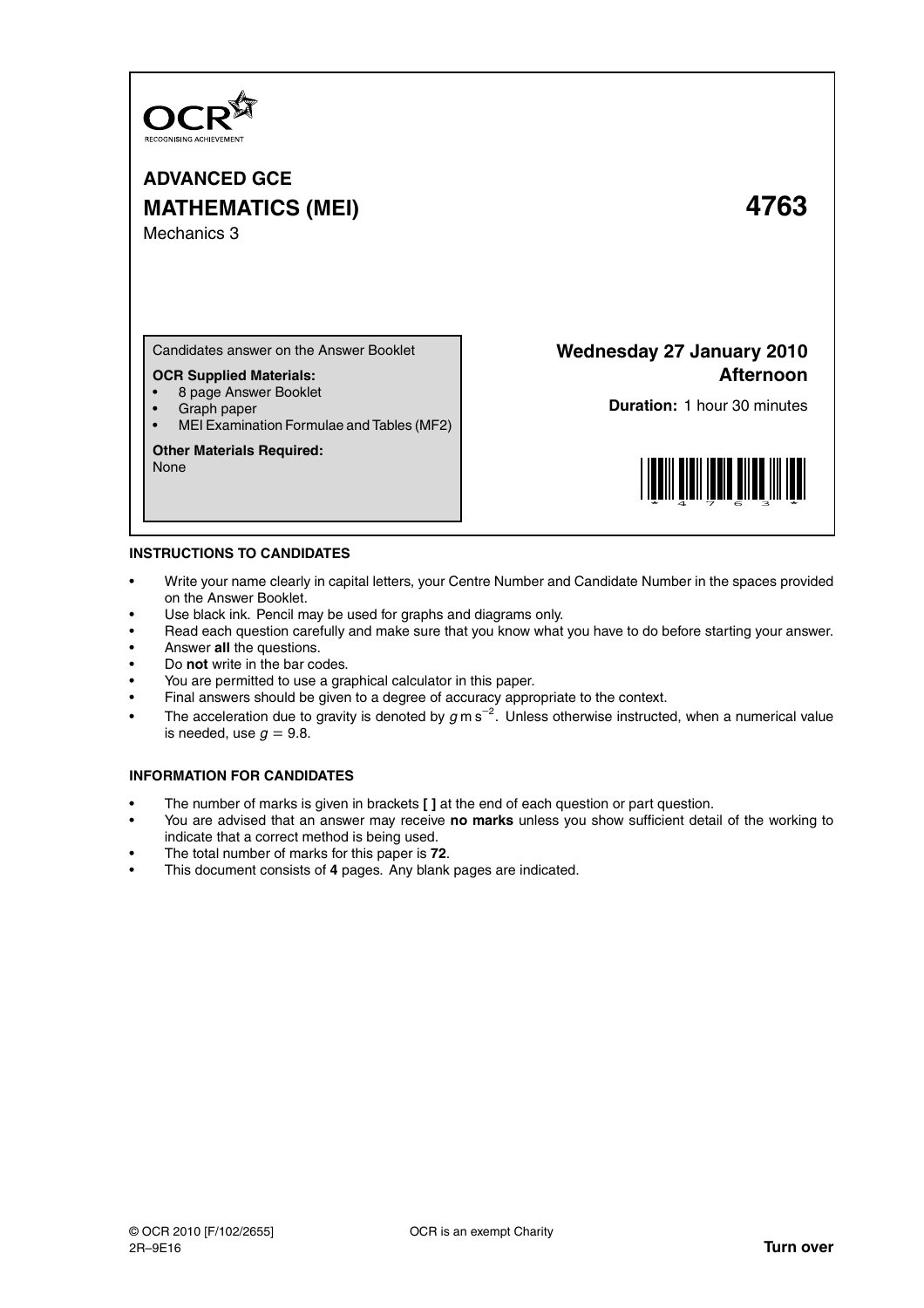- **1 (a) (i)** Write down the dimensions of density, kinetic energy and power. **[3]** A sphere of radius *r* is moved at constant velocity *v* through a fluid. (ii) In a viscous fluid, the power required is  $6\pi\eta r v^2$ , where  $\eta$  is the viscosity of the fluid. Find the dimensions of viscosity. **[3]** [3]
	- (iii) In a non-viscous fluid, the power required is  $k\rho^{\alpha}r^{\beta}v^{\gamma}$ , where  $\rho$  is the density of the fluid and *k* is a dimensionless constant.

Use dimensional analysis to find  $\alpha$ ,  $\beta$  and  $\gamma$ . **[6]** 

**(b)** A rock of mass 5.5 kg is connected to a fixed point O by a light elastic rope with natural length 1.2 m. The rock is released from rest in a position 2 m vertically below O, and it next comes to instantaneous rest when it is 1.5 m vertically above O.

Find the stiffness of the rope. **[6] [6]** 

**2** (a) A uniform solid hemisphere of volume  $\frac{2}{3}\pi a^3$  is formed by rotating the region bounded by the *x*-axis, the *y*-axis and the curve  $y = \sqrt{a^2 - x^2}$  for  $0 \le x \le a$ , through  $2\pi$  radians about the *x*-axis.

Show that the *x*-coordinate of the centre of mass of the hemisphere is  $\frac{3}{8}$ *a*. **[5]**

- **(b)** A uniform lamina is bounded by the *x*-axis, the line  $x = 1$ , and the curve  $y = 2 \sqrt{x}$  for  $1 \le x \le 4$ . Its corners are  $A(1, 1), B(1, 0)$  and  $C(4, 0)$ .
	- **(i)** Find the coordinates of the centre of mass of the lamina. **[9]**

The lamina is suspended with AB vertical and BC horizontal by light vertical strings attached to A and C, as shown in Fig. 2. The weight of the lamina is *W*.



**Fig. 2**

**(ii)** Find the tensions in the two strings in terms of *W*. **[4]**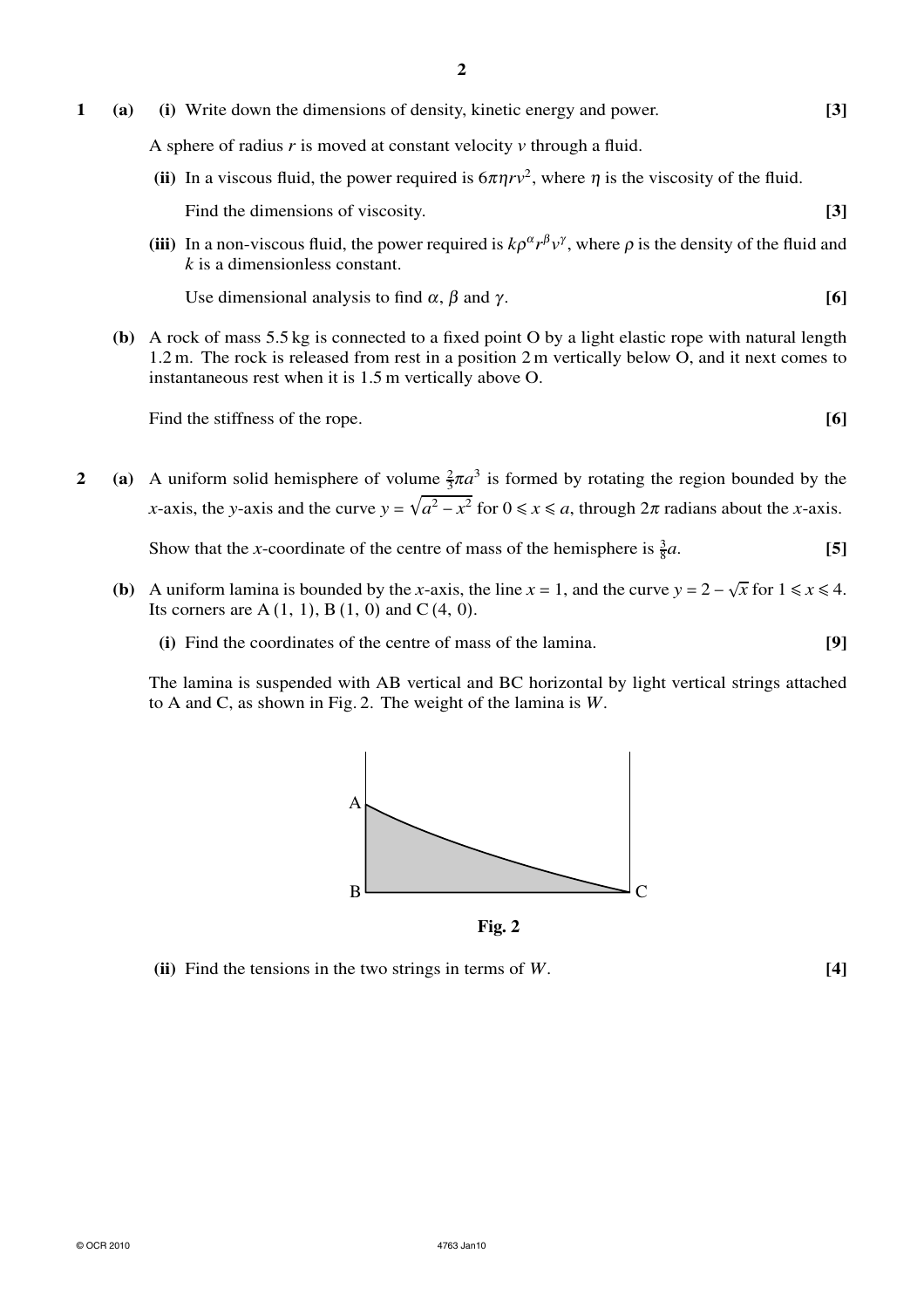**3** A particle P of mass 0.6 kg is connected to a fixed point O by a light inextensible string of length 1.25 m. When it is 1.25 m vertically below O, P is set in motion with horizontal velocity 6 m s<sup>-1</sup> and then moves in part of a vertical circle with centre O and radius 1.25 m. When OP makes an angle  $\theta$ with the downward vertical, the speed of P is  $v \text{ m s}^{-1}$ , as shown in Fig. 3.1.



**Fig. 3.1**

| (i) Show that $v^2 = 11.5 + 24.5 \cos \theta$ . |  |
|-------------------------------------------------|--|
|-------------------------------------------------|--|

**(ii)** Find the tension in the string in terms of  $\theta$ . [4]

**(iii)** Find the speed of P at the instant when the string becomes slack. **[4]**

A second light inextensible string, of length 0.35 m, is attached to P, and the other end of this string is attached to a point C which is 1.2 m vertically below O. The particle P now moves in a horizontal circle with centre C and radius  $0.35$  m, as shown in Fig. 3.2. The speed of P is  $1.4 \text{ m s}^{-1}$ .



**Fig. 3.2**

**(iv)** Find the tension in the string OP and the tension in the string CP. **[7]**

## **[Question 4 is printed overleaf.]**